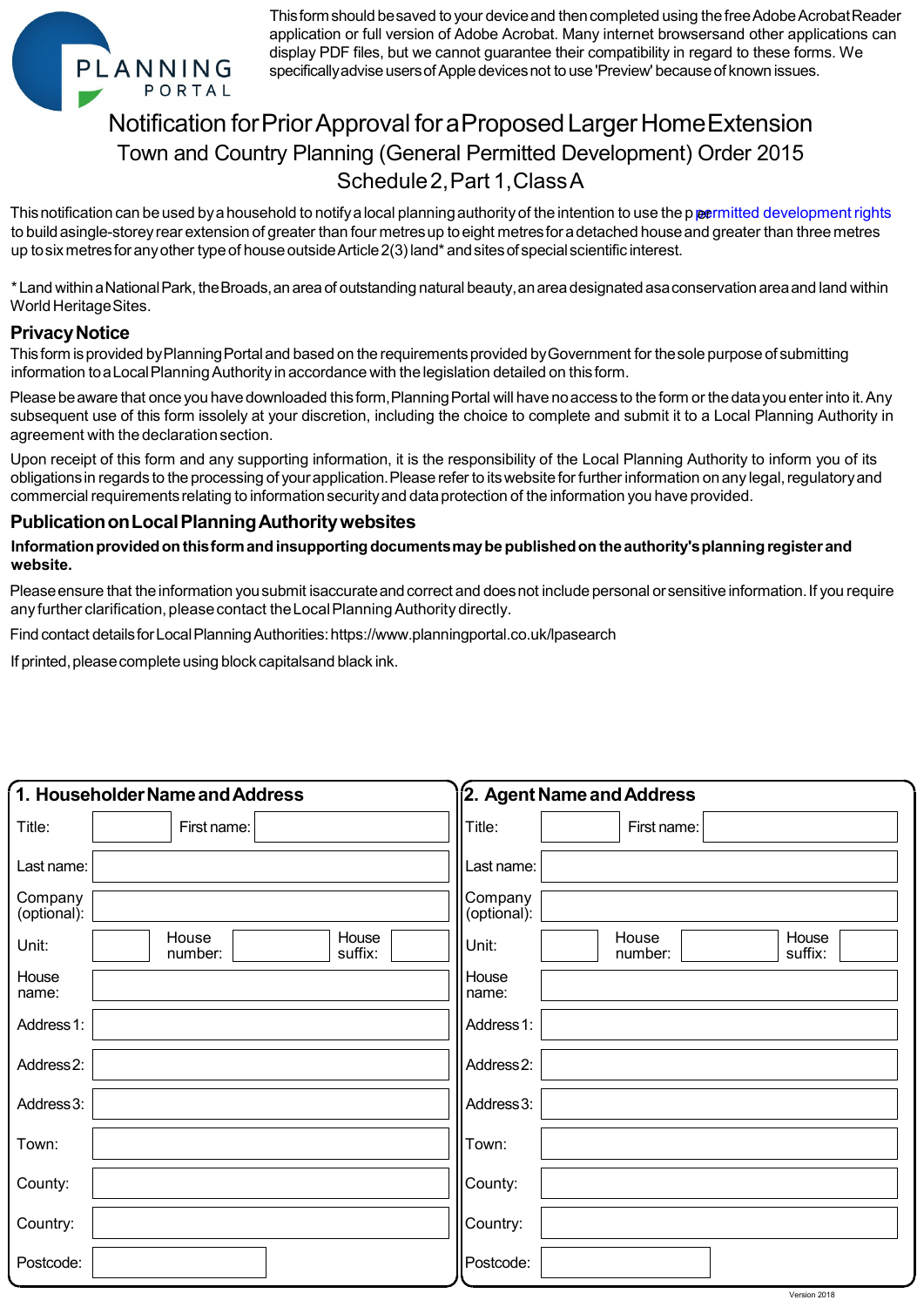| 3. Site Address Details<br>Please provide the full postal address of the application site.                                                                                                                                                               |                                                                                                |               |            |  |        |        |  |
|----------------------------------------------------------------------------------------------------------------------------------------------------------------------------------------------------------------------------------------------------------|------------------------------------------------------------------------------------------------|---------------|------------|--|--------|--------|--|
| House number:                                                                                                                                                                                                                                            |                                                                                                | House suffix: |            |  |        |        |  |
| House name:                                                                                                                                                                                                                                              |                                                                                                |               |            |  |        |        |  |
| Address 1:                                                                                                                                                                                                                                               |                                                                                                |               |            |  |        |        |  |
| Address <sub>2</sub> :                                                                                                                                                                                                                                   |                                                                                                |               |            |  |        |        |  |
| Address 3:                                                                                                                                                                                                                                               |                                                                                                |               |            |  |        |        |  |
| Address4:                                                                                                                                                                                                                                                |                                                                                                |               |            |  |        |        |  |
| Postcode:                                                                                                                                                                                                                                                |                                                                                                |               |            |  |        |        |  |
|                                                                                                                                                                                                                                                          | 4. Description of the Proposal                                                                 |               |            |  |        |        |  |
|                                                                                                                                                                                                                                                          | Please describe the proposed single-storey rear extension.                                     |               |            |  |        |        |  |
|                                                                                                                                                                                                                                                          |                                                                                                |               |            |  |        |        |  |
|                                                                                                                                                                                                                                                          |                                                                                                |               |            |  |        |        |  |
|                                                                                                                                                                                                                                                          |                                                                                                |               |            |  |        |        |  |
|                                                                                                                                                                                                                                                          |                                                                                                |               |            |  |        |        |  |
|                                                                                                                                                                                                                                                          |                                                                                                |               |            |  |        |        |  |
|                                                                                                                                                                                                                                                          |                                                                                                |               |            |  |        |        |  |
|                                                                                                                                                                                                                                                          |                                                                                                |               |            |  |        |        |  |
|                                                                                                                                                                                                                                                          |                                                                                                |               |            |  |        |        |  |
|                                                                                                                                                                                                                                                          |                                                                                                |               |            |  |        |        |  |
|                                                                                                                                                                                                                                                          |                                                                                                |               |            |  |        |        |  |
|                                                                                                                                                                                                                                                          |                                                                                                |               |            |  |        |        |  |
|                                                                                                                                                                                                                                                          |                                                                                                |               |            |  |        |        |  |
|                                                                                                                                                                                                                                                          |                                                                                                |               |            |  |        |        |  |
|                                                                                                                                                                                                                                                          |                                                                                                |               |            |  |        |        |  |
|                                                                                                                                                                                                                                                          |                                                                                                |               |            |  |        |        |  |
|                                                                                                                                                                                                                                                          |                                                                                                |               |            |  |        |        |  |
|                                                                                                                                                                                                                                                          |                                                                                                |               |            |  |        |        |  |
| Is the property?(tick one only)                                                                                                                                                                                                                          | (i) Detached                                                                                   |               | (ii) Other |  |        |        |  |
| How far will the proposed extension extend beyond the rear wall of the dwelling measured externally?<br>metres                                                                                                                                           |                                                                                                |               |            |  |        |        |  |
| What will be the maximum height of the proposed extension, measured externally from the natural<br>ground level?                                                                                                                                         |                                                                                                | metres        |            |  |        |        |  |
| What will be the height at the eaves of the proposed extension, measured externally from the natural<br>ground level?                                                                                                                                    |                                                                                                |               |            |  | metres |        |  |
| Where the enlarged part will be joined to an existing enlargement of the dwellinghouse, please provide the total enlargement (being the<br>enlarged part together with the existing enlargement to which it will be joined) for the following questions: |                                                                                                |               |            |  |        |        |  |
| externally?                                                                                                                                                                                                                                              | How far will the total extension extend beyond the rear wall of the original dwelling measured |               |            |  | metres |        |  |
| ground level?                                                                                                                                                                                                                                            | What will be the maximum height of the total enlargement, measured externally from the natural |               |            |  |        | metres |  |
| What will be the height at the eaves of the total enlargement, measured externally from the natural<br>ground level?                                                                                                                                     |                                                                                                |               |            |  | metres |        |  |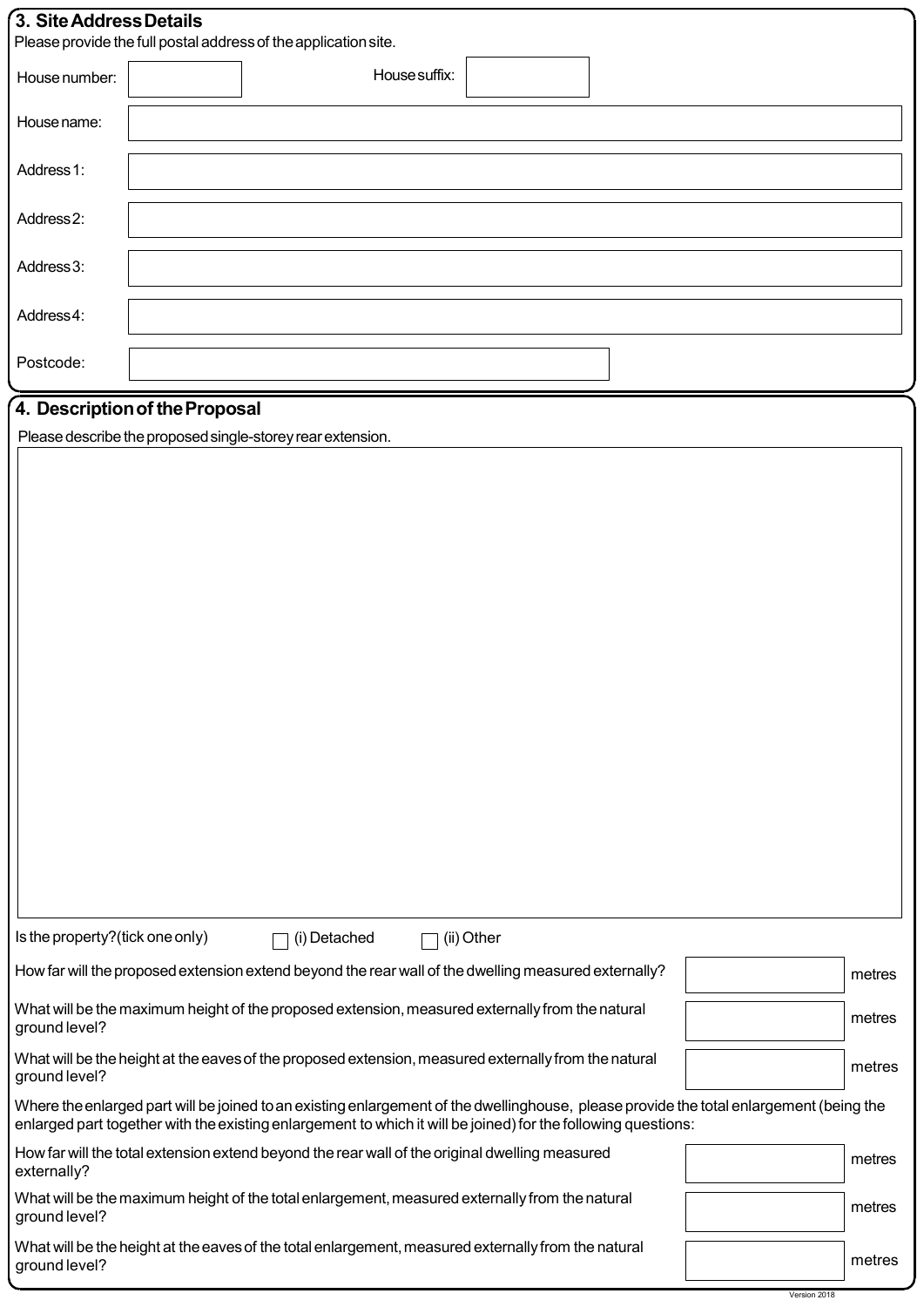| 5. Addresses of any adjoining properties                                                               |  |  |  |  |
|--------------------------------------------------------------------------------------------------------|--|--|--|--|
| You are required to identify and provide the addresses of all the adjoining premises to your property: |  |  |  |  |
| Address 1:                                                                                             |  |  |  |  |
| Address2:                                                                                              |  |  |  |  |
| Address 3:                                                                                             |  |  |  |  |
| Address4:                                                                                              |  |  |  |  |
| Address 5:                                                                                             |  |  |  |  |
| Address6:                                                                                              |  |  |  |  |
| Address7:                                                                                              |  |  |  |  |
| Address 8:                                                                                             |  |  |  |  |
| Please provide details of any additional adjoining premises on aseparate sheet if necessary.           |  |  |  |  |